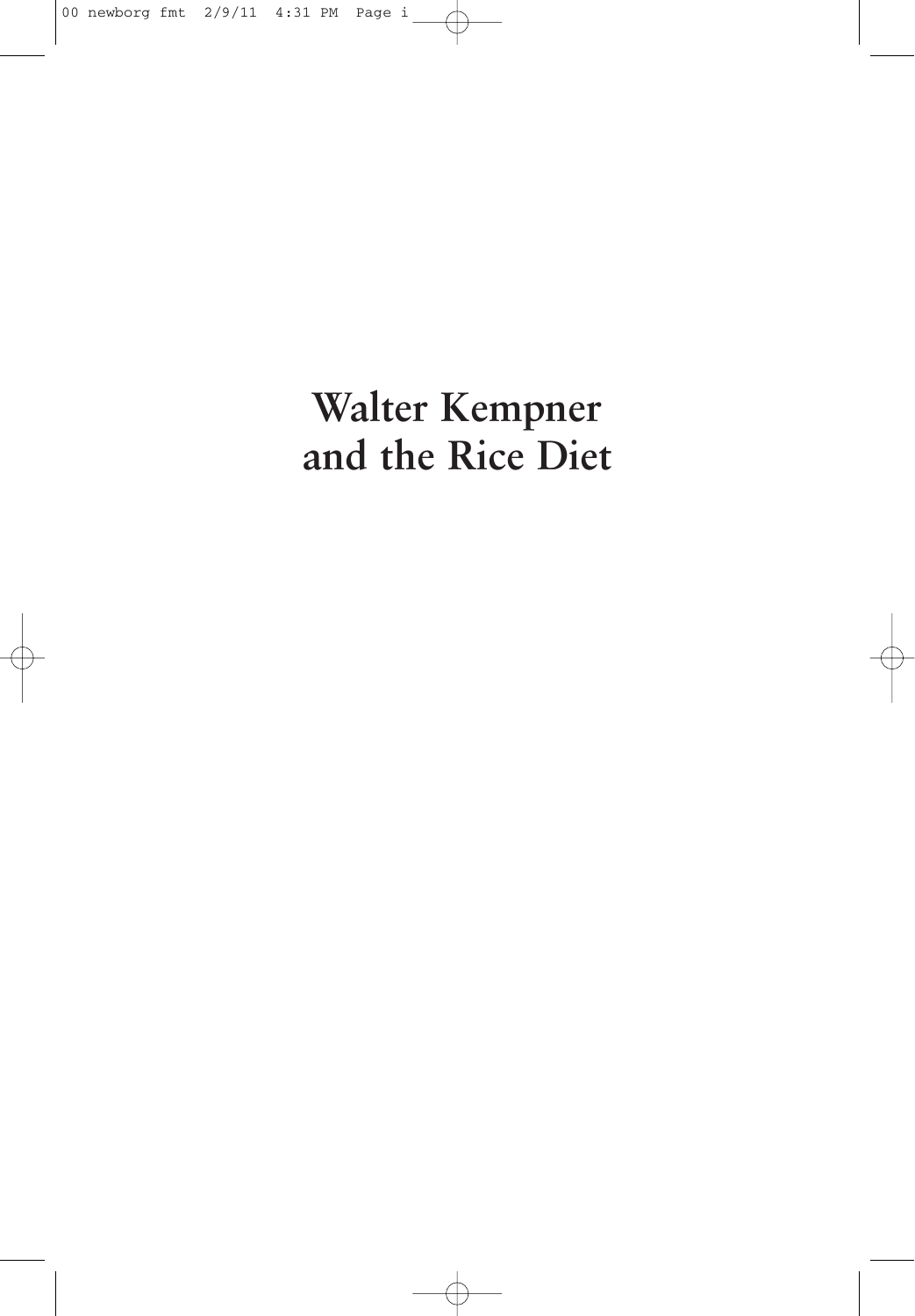

**Walter Kempner ca. 1934–35.**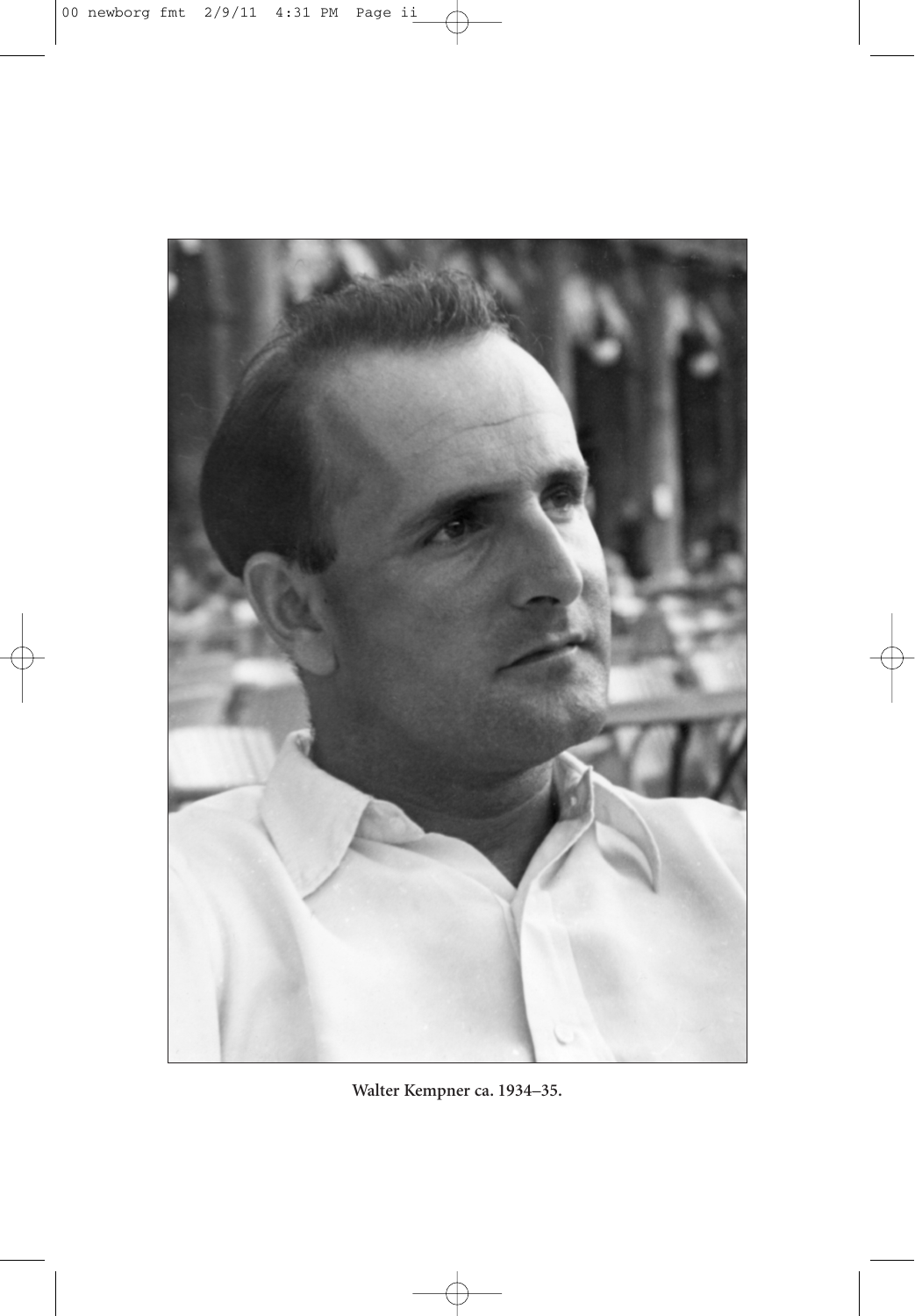## **Walter Kempner and the Rice Diet**

*Challenging Conventional Wisdom*

**Barbara Newborg, MD** *with* **Florence Nash**

Carolina Academic Press

Durham, North Carolina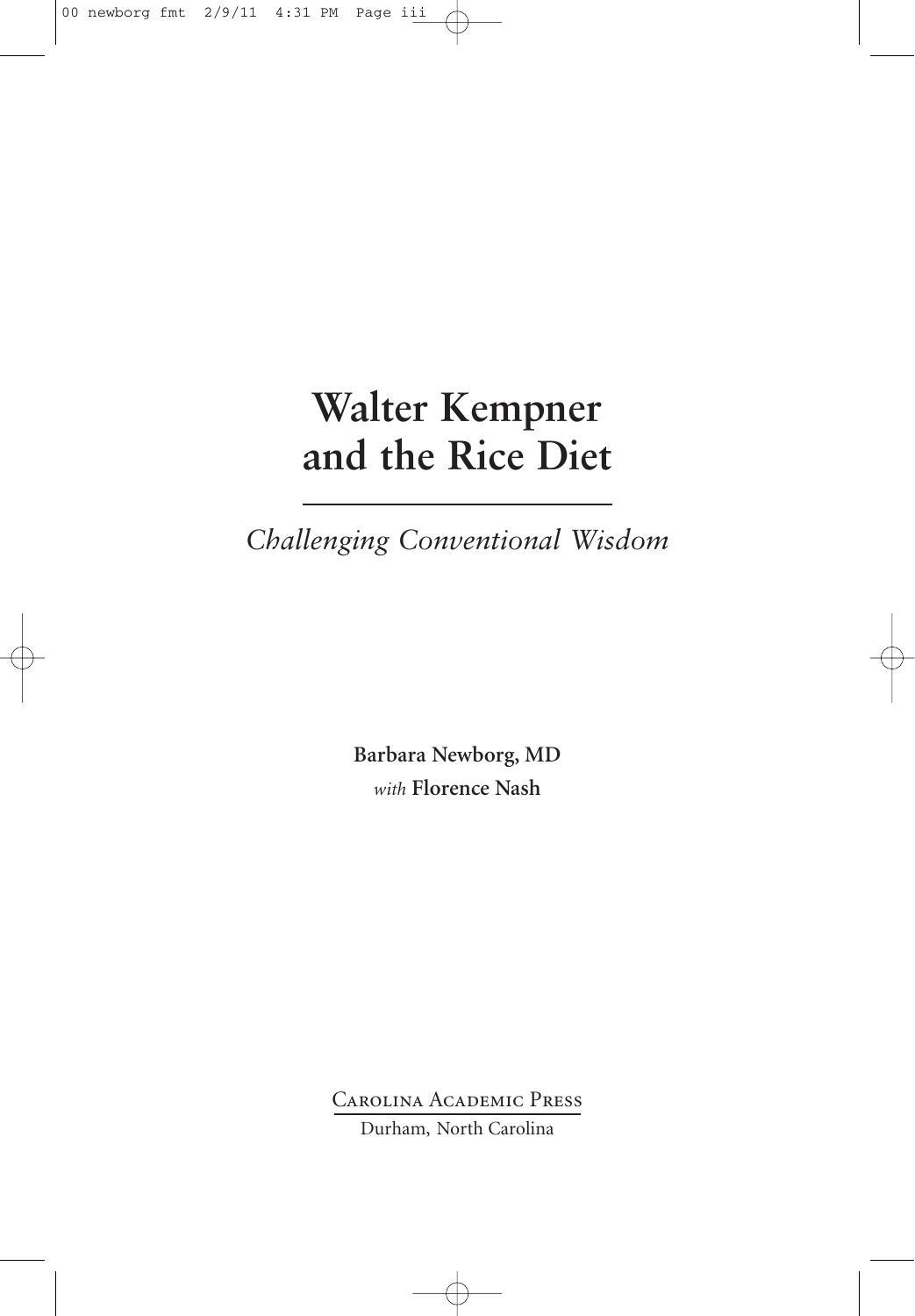Copyright © 2011 Barbara Newborg All Rights Reserved

Library of Congress Cataloging-in-Publication Data

Newborg, Barbara.

Walter Kempner and the rice diet : challenging conventional wisdom / Barbara Newborg ; with Florence Nash.

p. ; cm.

Includes bibliographical references and index.

ISBN 978-1-59460-885-8 (alk. paper)

1. Kempner, Walter, 1903-1997 2. Medical scientists--North Carolina--Biography. 3. Reducing diets. 4. Rice--Therapeutic use. 5. Rice in human nutrition. I. Nash, Florence. II. Title.

[DNLM: 1. Kempner, Walter. 2. Physicians--Germany--Biography. 3. Physicians--North Carolina--Biography. 4. Diet Therapy--history--Germany. 5. Diet Therapy--history--North Carolina. 6. History, 20th Century--Germany. 7. History, 20th Century--North Carolina. 8. Hypertension--diet therapy--Germany. 9. Hypertension--diet therapy--North Carolina. 10. Kidney Diseases--diet therapy--Germany. 11. Kidney Diseases--diet therapy-- North Carolina. WZ 100]

RM222.2.K4475 2010 613.2'5092--dc22  $[B]$ 

### 2010035764

### Carolina Academic Press

700 Kent Street Durham, North Carolina 27701 Telephone (919) 489-7486 Fax (919) 493-5668 www.cap-press.com

Printed in the United States of America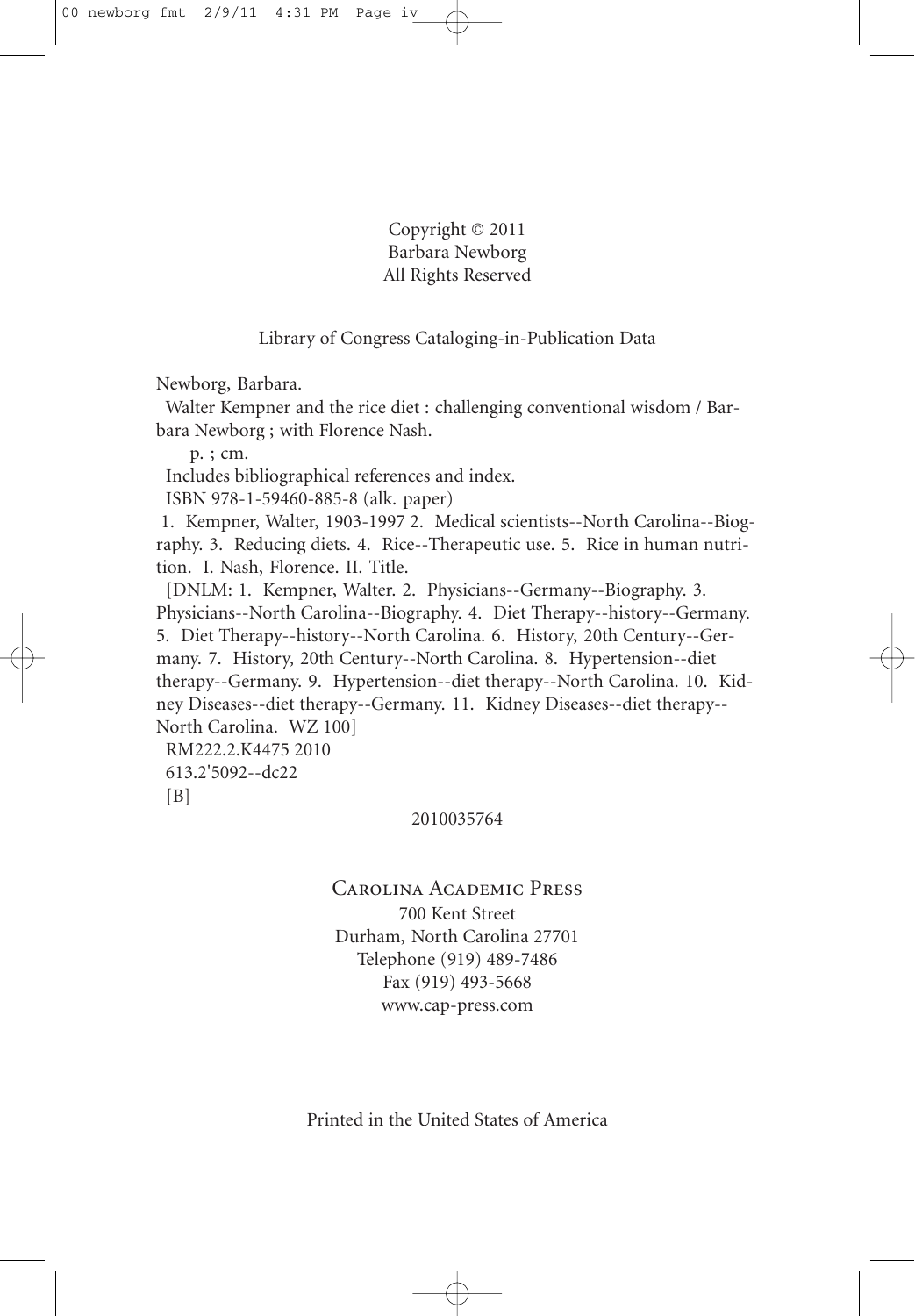### **Contents**

| Illustrations                      | vii |
|------------------------------------|-----|
| Preface                            | ix  |
| Ricers                             | 3   |
| Family and Early Childhood         | 13  |
| Education: Heidelberg and Berlin   | 29  |
| Crisis and Diaspora                | 55  |
| A New Home                         | 71  |
| Neu Dahlem                         | 87  |
| Development of the Rice Diet       | 119 |
| Results                            | 129 |
| Kudos and Controversy              | 155 |
| The Rice Houses                    | 167 |
| In the Laboratory                  | 183 |
| Building the Financial Foundations | 193 |
| The Gadfly                         | 215 |
| Bibliography                       | 233 |
| List of Names                      | 241 |
| Glossary                           | 249 |
| Index                              | 251 |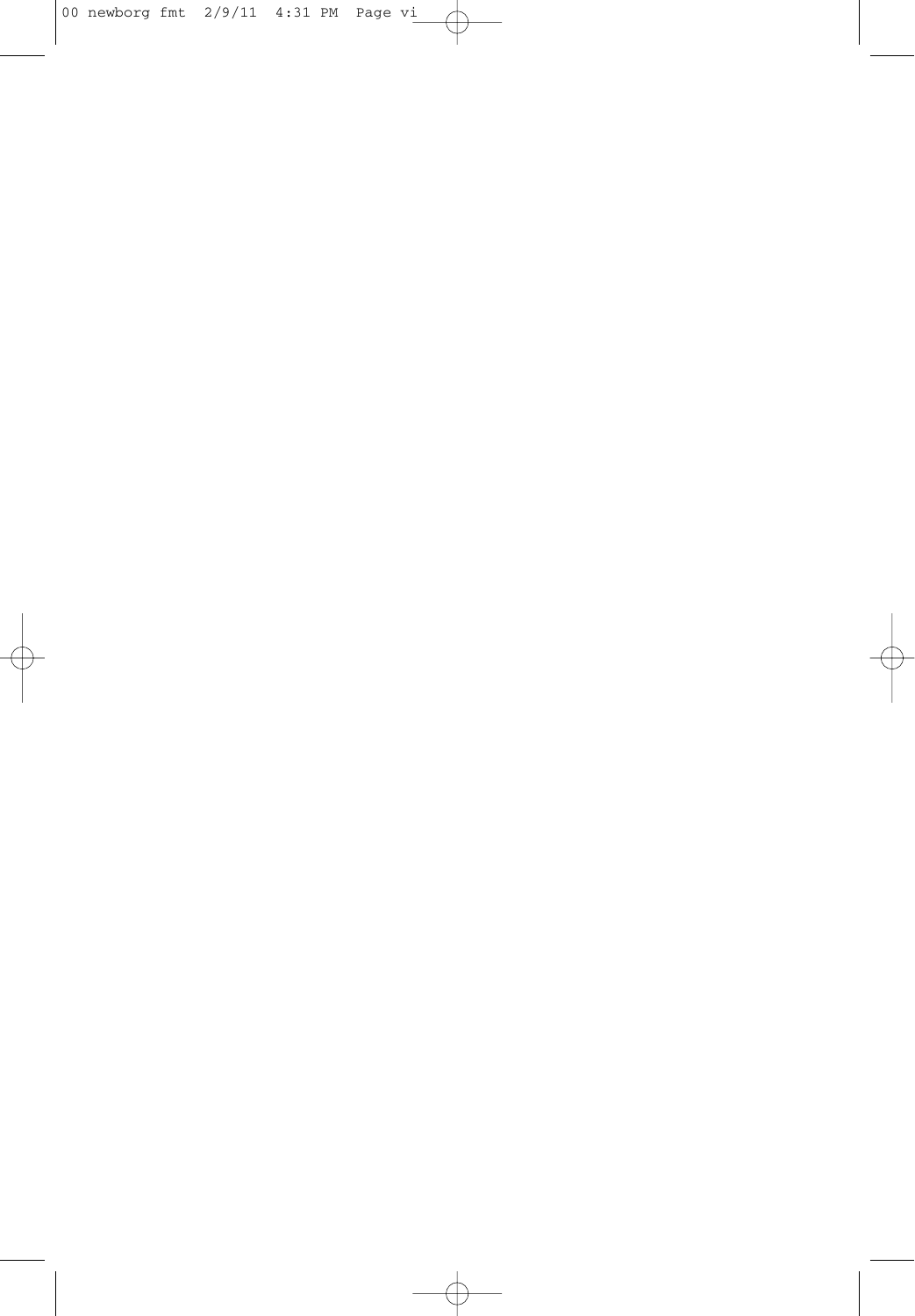## **Illustrations**

| Frontispiece. | Walter Kempner ca. 1934-35.                                                                                          |    |
|---------------|----------------------------------------------------------------------------------------------------------------------|----|
| Figure 1.     | Walter Kempner's father Walter, 1896.                                                                                | 17 |
| Figure 2.     | Lydia Rabinowitsch Kempner.                                                                                          | 18 |
| Figure 3.     | Walter and Lydia Rabinowitsch Kempner with their<br>children at home in Berlin ca. 1904.                             | 21 |
| Figure 4.     | Nadja, Walter, and Robert Kempner in August 1903.                                                                    | 21 |
| Figure 5.     | The Kempner house at Potsdamerstrasse 58a.                                                                           | 23 |
| Figure 6.     | Walter Kempner with his dog Lump, ca. 1911.                                                                          | 25 |
| Figure 7.     | The cast of Antigone, the 1920 production by Walter<br>Kempner and his schoolmates at the Schiller-Gymnasium.        | 27 |
| Figure 8.     | Stefan George.                                                                                                       | 31 |
| Figure 9.     | Friedrich Gundolf in Berlin, 1927, holding lion cub.                                                                 | 32 |
|               | Figure 10. Nadja Kempner and Clotilde Schlayer at the<br>Boetticherstrasse house, ca. 1930.                          | 34 |
|               | Figure 11. Barbara Zielke (later Schultz).                                                                           | 34 |
|               | Figure 12. Ernst Gundolf and Walter Kempner in Greece, ca. 1932.                                                     | 35 |
|               | Figure 13. The house at Boetticherstrasse 15c.                                                                       | 36 |
|               | Figure 14. Clotilde Schlayer with Magog in the house on<br>Boetticherstrasse, Dahlem, 1930-31.                       | 37 |
|               | Figure 15. Felix Schlayer and his wife, Rosa Albagés y Gallego,<br>in their garden at Torrelodones, Spain, ca. 1950. | 40 |
|               | Figure 16. Gerda von Puttkamer.                                                                                      | 42 |
|               | Figure 17. Stefan George and Clotilde Schlayer with Magog in the<br>garden at Boetticherstrasse, ca. 1931-32.        | 48 |
|               | Figure 18. Molino del Orso, the house in Minusio, near Locarno,<br>Switzerland.                                      | 56 |
|               | Figure 19. Edit Ullstein Glaser, probably in the late 1920s.                                                         | 88 |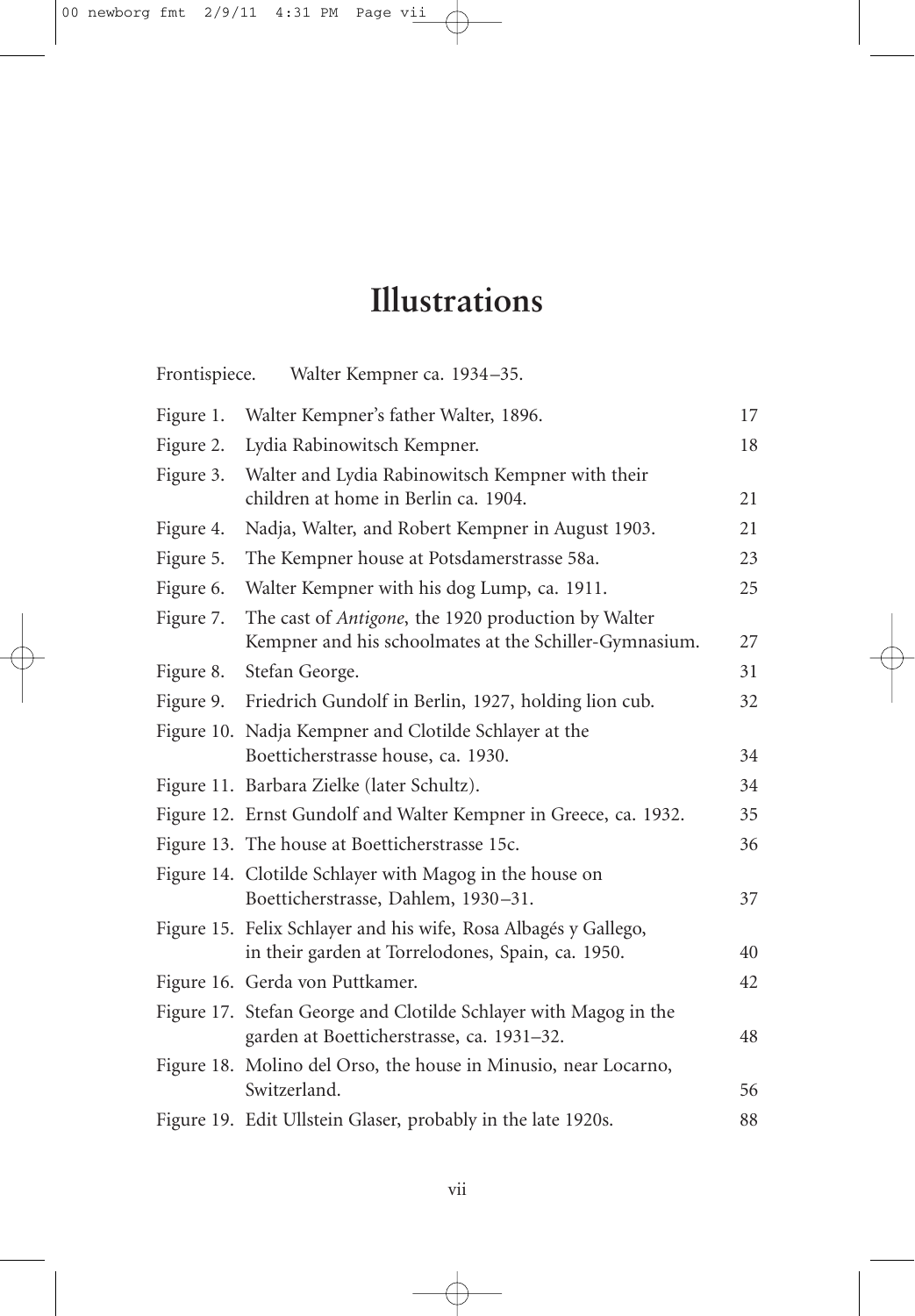| Figure 20. Edit Glaser's house at 2110 Wilson Street.                                                                           | 88  |
|---------------------------------------------------------------------------------------------------------------------------------|-----|
| Figure 21. Fides Ruestow, ca. 1930.                                                                                             | 90  |
| Figure 22. Ernst Peschel.                                                                                                       | 94  |
| Figure 23. Ruth Lohmann Peschel, probably ca. 1950s.                                                                            | 94  |
| Figures 24 & 25. Charlotte Tilley poses with a llama, and Christa von<br>Roebel with a lion cub.                                | 97  |
| Figures 26 & 27. The author on a summer trip, ca. 1950.                                                                         | 100 |
| Figure 28. Mercedes Gaffron in Switzerland, 1941.                                                                               | 101 |
| Figure 29. Charlotte Tilley, Clotilde Schlayer, and the author at Dr.<br>Gaffron's house at 1612 Maryland Avenue, Durham, 1962. | 102 |
| Figure 30. Hanna Ruestow, ca. 1960.                                                                                             | 109 |
| Figure 31. Rosabel Eadie, ca. 1950.                                                                                             | 110 |
| Figure 32. Helen Starke, 1953.                                                                                                  | 111 |
| Figure 33. Patient after 8 months on rice diet.                                                                                 | 130 |
| Figures 34 & 35. Eyeground images before and after rice diet.                                                                   | 133 |
| Figures 36 & 37. Nephrotic patient, seen at entry and after<br>four months on rice diet.                                        | 140 |
| Figure 38. Eyeground images before and after rice diet                                                                          | 146 |
| Figures 39 & 40. Patient at a four-year followup appeared a<br>generation younger.                                              | 150 |
| Figure 41. Dr. Kempner talking with patients at a "station" in the<br>Mangum Street rice house.                                 | 172 |
| Figure 42. Patients socializing on the porch at Mangum Street.                                                                  | 173 |
| Figure 43. The dining room of the Mangum Street rice house.                                                                     | 173 |
| Figure 44. A lab technician testing for chloride in rice diet<br>patients' urine.                                               | 185 |
| Figure 45. Members of the Walter Kempner Foundation at a<br>meeting in Durham, October 1950.                                    | 211 |
| Figure 46. Walter Kempner on vacation in Santorini, ca. 1970.                                                                   | 227 |
| Figure 47. Walter Kempner in 1974.                                                                                              | 227 |
| Figure 48. Traveling companions at the Caffè Greco in Rome, ca. 1962.                                                           | 231 |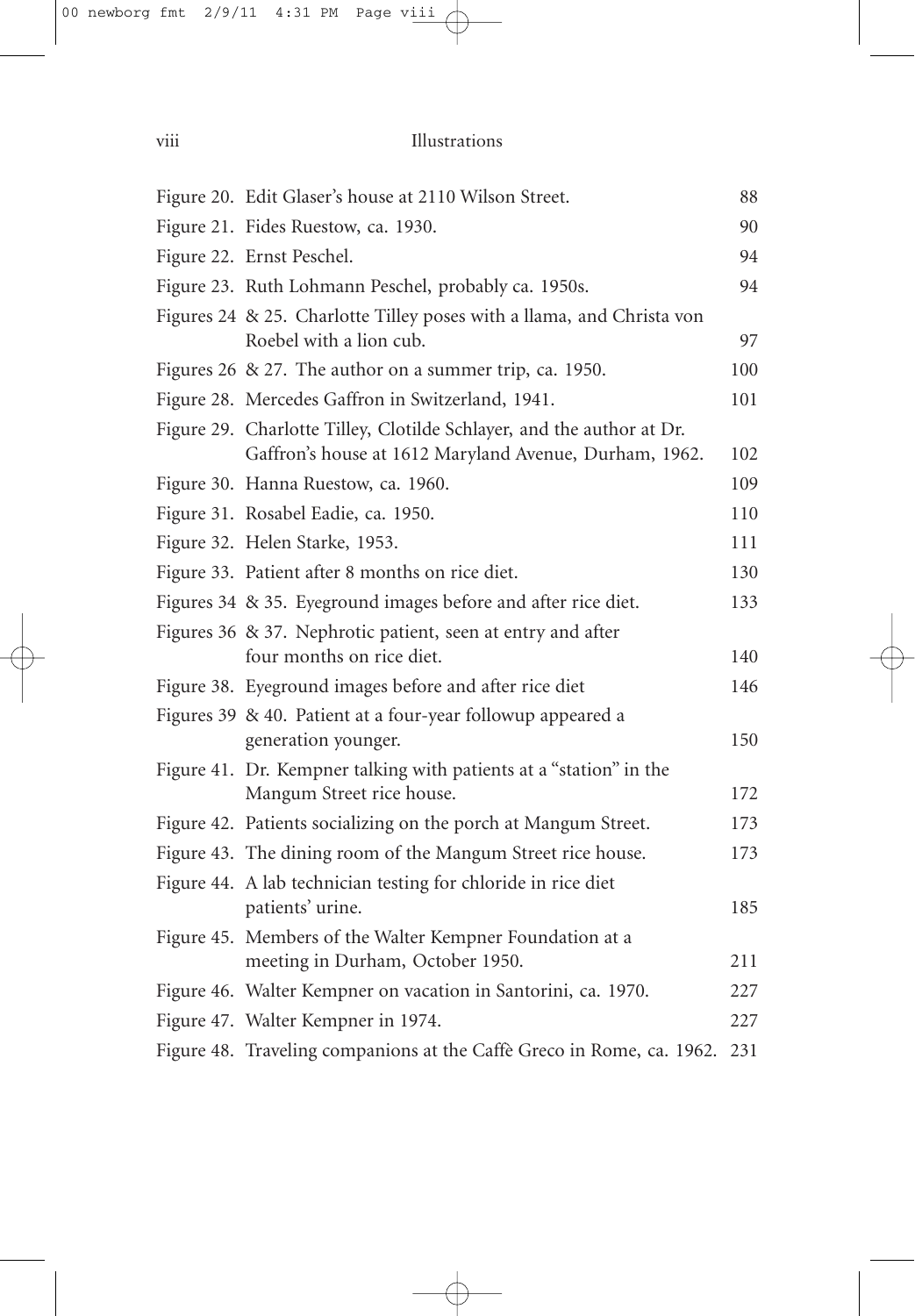### **Preface**

In 1939, I was a sophomore at Swarthmore College. My best friend there was Judith Perlzweig from Durham, North Carolina, where her father chaired the Department of Biochemistry at Duke University Medical Center. For spring break that March, Judith invited me to spend some time with her in Durham and meet some of her friends. I accepted with pleasure, grateful to have an alternative to spending all ten days in the rather formal and chilly atmosphere of my own home in New York City. My family was not close.

My train arrived in Durham in the morning, and on that day, as usual, Mrs. Perlzweig had a guest for lunch. Shortly before lunchtime, I remember, Judith and I started walking down the road to meet the guest's car. When it appeared, we ran and jumped onto the running boards to hitch a ride back up to the house. The handsome, beautifully dressed young man at the wheel was Dr. Walter Kempner, brought to the United States from Berlin in 1934 as one of the European scientists and scholars rescued from the looming Nazi threat. A cell physiologist, Dr. Kempner had been offered a research position in the Department of Medicine at Duke's new medical school. The department chairman, Dr. Frederic Hanes, had arranged for him to be housed initially with the Perlzweigs, as Mrs. Perlzweig was German-speaking. Dr. Kempner stayed in their household from October 1934 until May 1935, and he continued to be a nearly daily lunch guest for some years.

After lunch, Dr. Kempner took Judith and me to see his laboratory, and then to a small house where two of his friends from Germany were staying, Miss Fides Ruestow and Mrs. Edit Ullstein Glaser. Over tea and fruit tarts, they engaged in stimulating conversation. Dr. Kempner teased and challenged me: memorize one thousand lines of Shakespeare, identify and locate the major constellations. At some point during my visit, he invited Judith and me to help out in his laboratory, which we did. Our chief task was washing and sorting glassware. I think Dr. Kempner was simply interested to see how we would conduct ourselves in the lab; he was always very curious about people, as I came to learn, and may have wondered whether we had an aptitude for science.

When I got back to Swarthmore after making Dr. Kempner's acquaintance, for the first time in my life I read a Shakespeare play—*Cymbeline*—from beginning to end. Life seemed to be richer than I had imagined. My childhood in New York City had been shaped by a middle-class family that believed mar-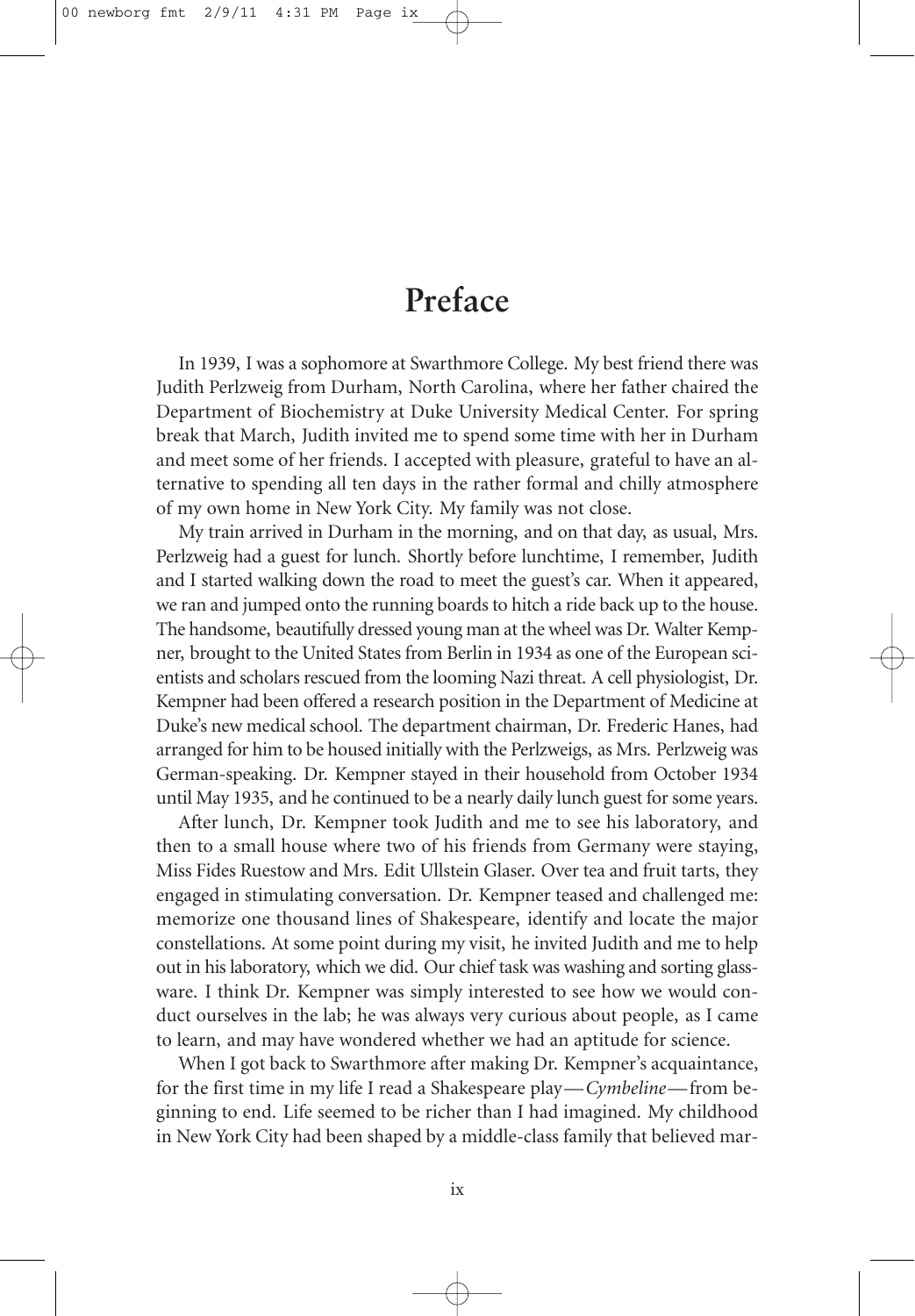#### x Preface

riage to be more or less the only worthwhile aim for a young girl. My parents had many acquaintances but—so it seemed to me—no close friends, whereas I had always had a friend or two but rarely any "acquaintances."After my four days in Durham I felt that new doors had opened, inviting me into new possibilities of friendship and ideas. Many years later, Judith admitted to me that it had been her hope and expectation that bringing me together with Dr. Kempner and his circle would result in lasting friendships, with just such an effect on my life.

I was dazzled by these foreigners, by their informed and animated talk. Dr. Kempner's friends, Miss Ruestow and Mrs. Ullstein Glaser, had fled the Nazi regime and followed him to North Carolina. On that visit to Durham, I also was introduced to Dr. Clotilde Schlayer, who had met Walter Kempner in 1920 through his sister Nadja, her friend and schoolmate, and had come to the United States in 1935 to work with him at Duke. By the time of my first visit in 1939, a small group of German compatriots and colleagues in exile had gathered in Durham. After the war, others joined Dr. Kempner and I became acquainted with them as well. The warmth and closeness of this group, their wonderful cooking, their sophistication in all things cultural combined with great simplicity of living—all this was powerfully attractive to me. I was spellbound. I started spending parts of my vacations with the group, working in Dr. Kempner's lab and visiting the circle of émigré friends at their rented summer houses in Kennebunkport, Maine, and Ocean City, Maryland.

At Swarthmore, I had been pursuing a major in Western European history with a minor in mathematics, but I had no particular career goals or expectations. My encounter with Dr. Kempner changed all that. Several times he had mentioned that he thought medicine would be an ideal career for me, and by my senior year I was convinced. When I told my parents that I wanted to attend medical school, they were less than delighted. Their plans for my future extended no further than a conventional marriage, though my father might possibly have envisioned me as a lawyer, his own profession.

I persisted, and after graduating from Swarthmore in 1941, I spent a year taking premedical courses at New York University. In the late spring of 1942, I moved to Durham where I found a statistical job at North Carolina State University in Raleigh and worked part-time in Dr. Kempner's laboratory. I took additional premed correspondence courses at the University of North Carolina in Chapel Hill to support my application to Duke Medical School, which accepted me for entrance in January 1944.

I returned to New York to spend the Christmas holidays with my family before beginning medical school, hoping to achieve some sort of reconciliation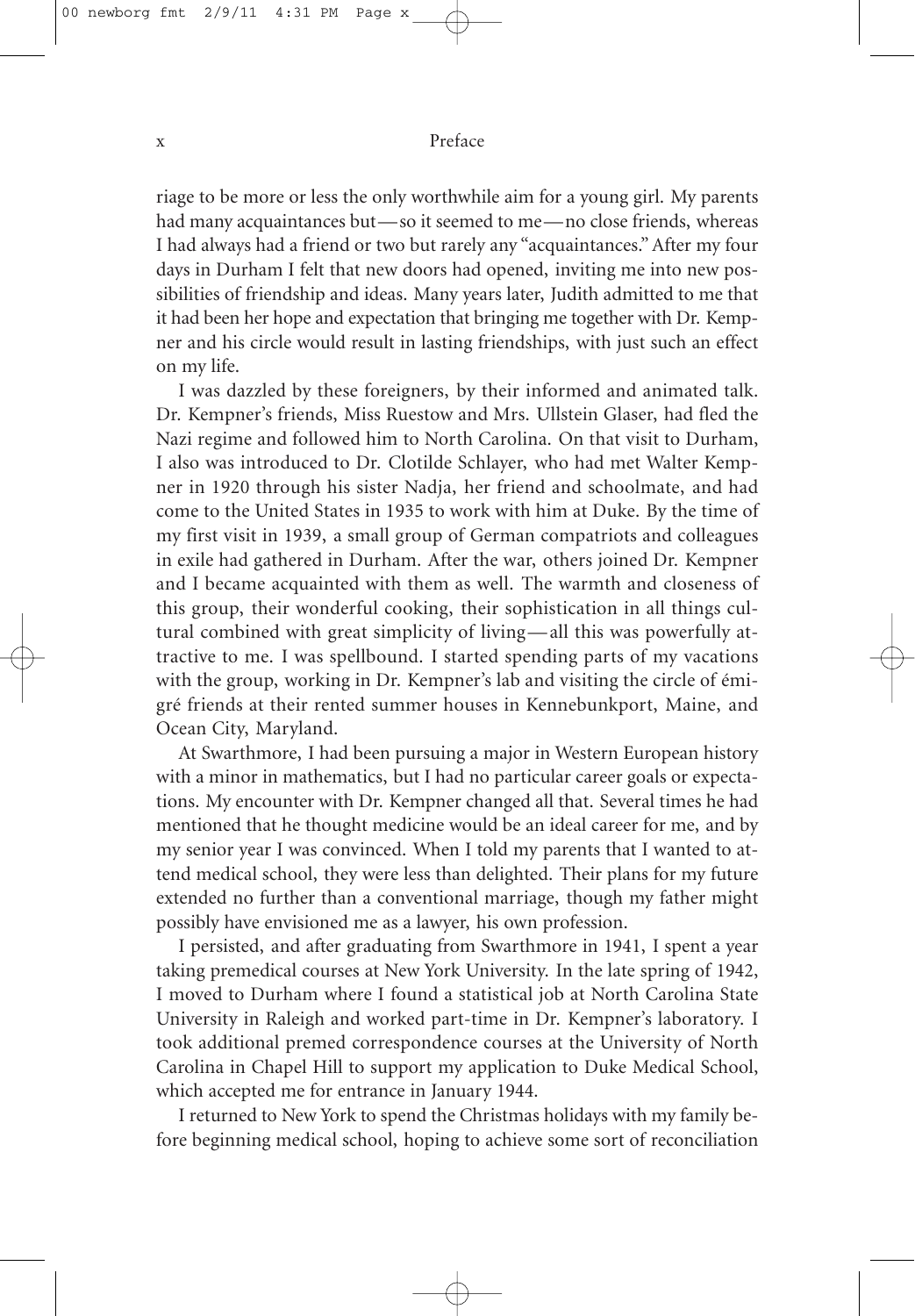#### Preface xi

with them over my career choice. While there, I became ill, and it was several months before I was able to return to Durham, by which time I had missed the opportunity to enter Duke Medical School. Instead, I resumed work in Dr. Kempner's laboratory and, with the help of his friends, applied for medical school at the University of North Carolina and was accepted in 1945. After completing my studies at UNC, which at that time offered only a two-year program, I transferred to Johns Hopkins University and received my medical degree there in 1949. Upon graduation I returned to Duke as an intern and then as an assistant resident, and in 1952 I joined Dr. Kempner's clinical staff at Duke.

I worked with Dr. Kempner for forty years, becoming his chief medical associate. My main role was to help him treat patients, but I also struggled to understand his basic scientific ideas, because I saw that his new and—to me strange concepts represented a revolutionary and eminently successful approach to the treatment of vascular and metabolic diseases. And I, like virtually everyone who encountered him, was fascinated with Walter Kempner himself. He was the most brilliant person I have ever known, broadly educated, charismatic, and unassailably confident. While he was absolutely uncompromising in his fight to reverse diseases long thought to be irreversible, he had great charm and humor and was able to cajole—or, if necessary, browbeat—his patients into following what he himself admitted was an "unpleasant and monotonous" regime, the rice diet. (As he said, "The only excuse for such a therapy is that it works!") He also drew to himself a circle of devoted friends who were themselves extraordinary in many ways. In my long association with him and his companions, I learned first-hand about the politics and culture of prewar Germany, the rise of the Nazis and the diaspora of Jews and other "undesirables," about European history both ancient and modern, and, especially, about the true meaning of friendship and family.

Numerous individuals who played a part in Dr. Kempner's life have been the subjects of research and publication: Eugene A. Stead, Robert Koch, Otto Warburg, not to mention Stefan George, Friedrich Gundolf, and the Stauffenberg brothers. This, by contrast, is the first extensive biographical sketch of Dr. Kempner. During his lifetime the public knew only his medical work and publications; his friendships and his literary and artistic interests remained strictly private. I have undertaken this narrative because I thought it was important to draw together the most important threads of his life as well as his work, and I have been encouraged by close friends who felt similarly. The book is, of course, far from exhaustive, but it may interest future researchers on Dr. Kempner, a remarkable scientist who helped to transform the treatment of cardiovascular, renal and metabolic diseases, and a complex